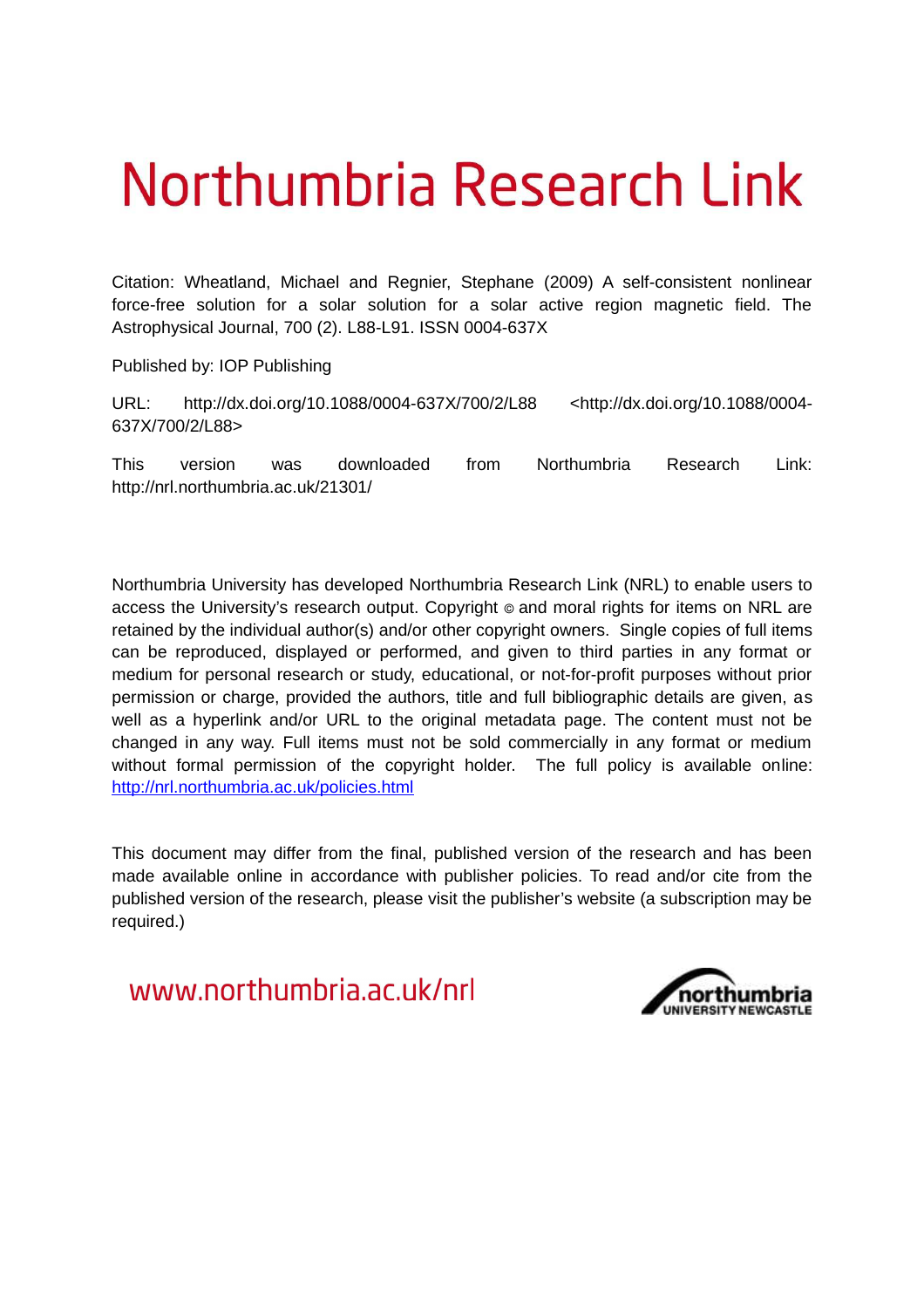# <span id="page-1-0"></span>A SELF-CONSISTENT NONLINEAR FORCE-FREE SOLUTION FOR A SOLAR ACTIVE REGION MAGNETIC FIELD

M. S. Wheatland<sup>1</sup> and S. Régnier<sup>2</sup>

<sup>1</sup> Sydney Institute for Astronomy, School of Physics, University of Sydney, NSW 2006, Australia; [m.wheatland@physics.usyd.edu.au](mailto:m.wheatland@physics.usyd.edu.au) <sup>2</sup> School of Mathematics and Statistics, University of St Andrews, St Andrews, Fife KY16 9SS, UK; [stephane@mcs.st-andrews.ac.uk](mailto:stephane@mcs.st-andrews.ac.uk)

*Received 2009 May 8; accepted 2009 June 23; published 2009 July 10*

#### ABSTRACT

Nonlinear force-free solutions for the magnetic field in the solar corona constructed using photospheric vector magnetic field boundary data suffer from a basic problem: the observed boundary data are inconsistent with the nonlinear force-free model. Specifically, there are two possible choices of boundary conditions on vertical current provided by the data, and the two choices lead to different force-free solutions. A novel solution to this problem is described. Bayesian probability is used to modify the boundary values on current density, using field-line connectivity information from the two force-free solutions and taking into account uncertainties, so that the boundary data are more consistent with the two nonlinear force-free solutions. This procedure may be iterated until a set of self-consistent boundary data (the solutions for the two choices of boundary conditions are the same) is achieved. The approach is demonstrated to work in application to *Hinode*/Solar Optical Telescope observations of NOAA active region 10953.

*Key words:* Sun: corona – Sun: magnetic fields

## 1. INTRODUCTION

Solar coronal magnetic fields provide the source of energy for solar flares, and there is strong interest in developing methods for accurately modeling these fields, as a basis for improved understanding of solar activity. Spectropolarimetric measurements of magnetically sensitive photospheric lines may be used to infer the vector magnetic field at the photosphere. In principle, these measurements provide boundary values for modeling the overlying solar corona using magnetic field extrapolation techniques. However, in practice basic difficulties prevent the construction of reliable models (Schrijver et al. [2008;](#page-3-0) DeRosa et al. [2009\)](#page-3-0).

A popular model for the coronal magnetic field in the lowdensity corona is the force-free model, involving a static balance of magnetic forces (e.g., Sakurai [1981;](#page-3-0) McClymont et al. [1997\)](#page-3-0). The model is justified by the low ratio of gas pressure to magnetic pressure, or plasma beta, in the solar corona (e.g., Gary [2001\)](#page-3-0). A nonlinear force-free magnetic field **B** satisfies  $\nabla \times \mathbf{B} = \alpha \mathbf{B}$  and  $\mathbf{B} \cdot \nabla \alpha = 0$ , where  $\alpha$  is the force-free parameter, which is constant along field lines, but varies in space from field line to field line. The boundary conditions for the nonlinear problem consist of a specification of the normal component of **B** in the boundary (denoted  $B_n$ ), together with a specification of  $\alpha$  over one polarity (sign) of  $B_n$  (e.g., Grad & Rubin [1958;](#page-3-0) Sakurai [1981;](#page-3-0) Aly [1989;](#page-3-0) Amari et al. [2006\)](#page-3-0). The  $\alpha$ -boundary condition is equivalent to a specification of the normal component of the electric current density  $J = \alpha B/\mu_0$ over one polarity of *Bn*.

Nonlinear force-free boundary value problems are difficult to solve in general. A number of numerical methods have been developed (for a recent review, see Wiegelmann [2008\)](#page-3-0), and demonstrated to work on test cases (e.g., Schrijver et al. [2006;](#page-3-0) Metcalf et al. [2008\)](#page-3-0). Not all methods uses the boundary conditions on  $\alpha$  outlined above. For example, the optimization method (Wheatland et al. [2000;](#page-3-0) Wiegelmann [2004\)](#page-3-0) and some versions of the magnetofrictional method (e.g., Roumeliotis [1996;](#page-3-0) Valori et al. [2005\)](#page-3-0) specify all three components of the vector magnetic field in the boundary over both polarities.

Although in general this is an over-prescription, if the boundary values are consistent with the force-free model, this does not introduce a problem. A class of methods based on those of Grad & Rubin [\(1958\)](#page-3-0) uses the boundary conditions on  $\alpha$  described above, and the code employed in this paper is a Grad–Rubin, or "current-field iteration" method (for details see Wheatland [2007\)](#page-3-0).

In two recent workshops (Schrijver et al. [2008;](#page-3-0) DeRosa et al. [2009\)](#page-3-0), a number of nonlinear force-free methods were critically assessed in application to solar vector magnetic field data from the spectropolarimeter (SP) instrument of the Solar Optical Telescope (SOT) on the *Hinode* satellite (Tsuneta et al. [2008\)](#page-3-0). Different methods were found to produce significantly different coronal field solutions for the same active region, and in particular the magnetic energy of the different solutions varied substantially, preventing reliable determination of the magnetic free energy of the active region. The results from individual methods also lacked self-consistency. For example, for the Grad–Rubin methods (Amari et al. [1997,](#page-3-0) [2006;](#page-3-0) Wheatland [2007\)](#page-3-0), the two choices of polarity for the boundary conditions on electric current density led to different force-free solutions. Despite this basic problem, nonlinear force-free modeling is often applied to solar boundary data for selected active regions (e.g., Régnier & Priest  $2007$ ; Wang et al.  $2008$ ; Canou et al. [2009\)](#page-3-0).

Determinations of the photospheric magnetic field transverse to the line of sight are substantially uncertain, and the errors are likely to contribute to the inconsistency problem. However, a more fundamental difficulty is that the magnetic field is unlikely to be force-free at the level of the measurements. The denser photospheric plasma is subject to magnetic, pressure, gravity, and dynamical forces (Metcalf et al. [1995\)](#page-3-0). Necessary conditions for a force-free field may be checked by calculating integrals of the field in the boundary representing the net magnetic flux, and the net force and torque on the field (Molodenskii [1969;](#page-3-0) Aly [1984,](#page-3-0) [1989\)](#page-3-0). The integrals are zero for boundary data from a force-free field, but (in general) are found to be nonzero for solar photospheric data. One approach to the problem involves "preprocessing" the data to minimize these integrals (Wiegelmann et al. [2006\)](#page-3-0). However, the conditions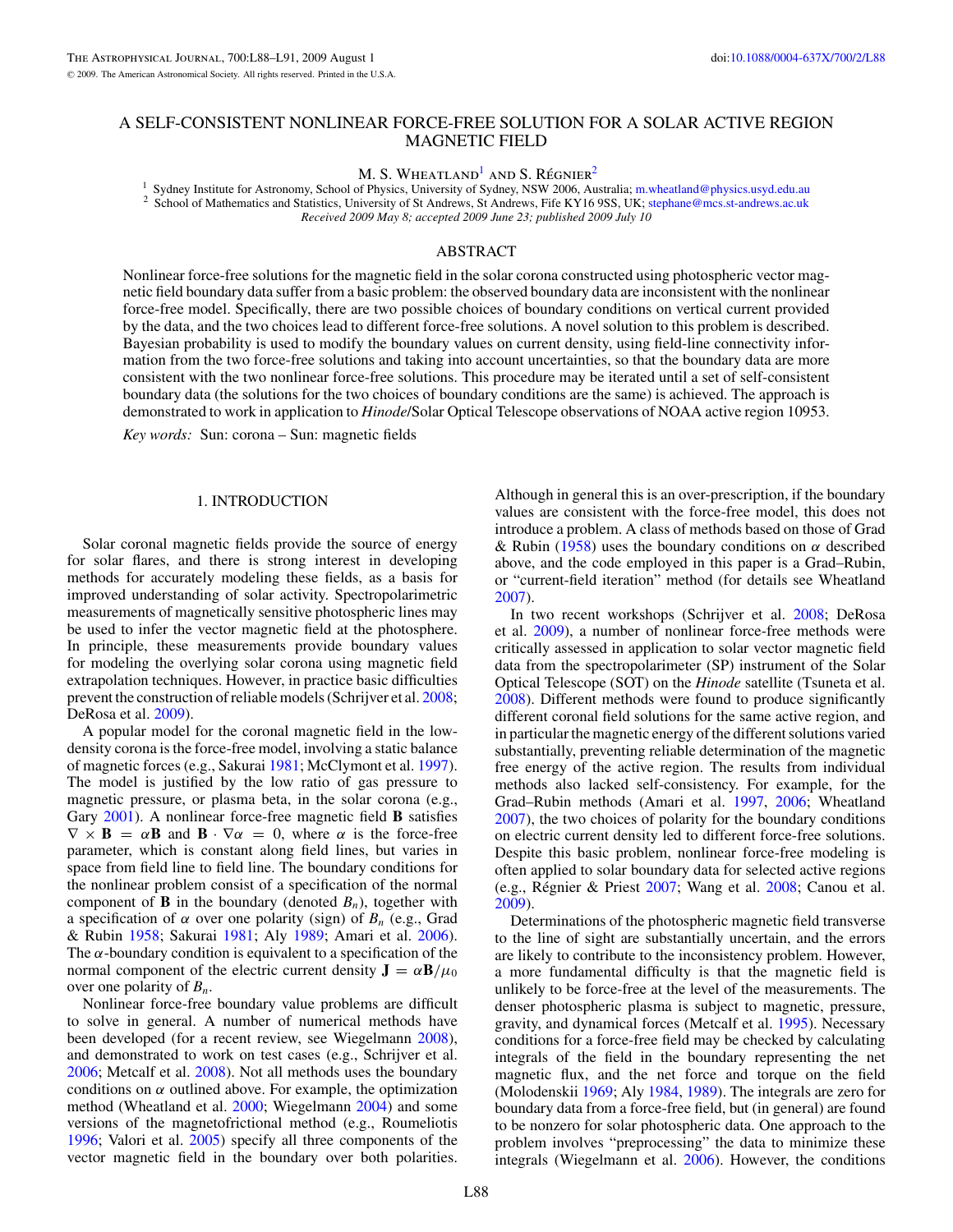<span id="page-2-0"></span>are necessary but not sufficient, and after preprocessing the boundary data are still inconsistent with the force-free equations (DeRosa et al. [2009\)](#page-3-0). Also, preprocessing typically involves smoothing the data, which is undesirable.

An alternative approach to the problem is to calculate a forcefree solution (or solutions) with boundary conditions which depart from the observed boundary data, and to then adjust the boundary conditions on the solution(s) until a "best fit" is achieved with the observed boundary data (e.g., Roumeliotis [1996;](#page-3-0) Aly & Amari [2007\)](#page-3-0). In this Letter we demonstrate such a scheme. The method uses the information on field line connectivity provided by the two force-free solutions constructed from the two choices of boundary conditions on  $\alpha$ , and takes into account uncertainties in the  $\alpha$  values. Bayesian probability (e.g., Jaynes [2003\)](#page-3-0) is used to adjust the boundary values iteratively until a self-consistent set of values (the two force-free solutions are the same) is achieved.

The layout of the paper is as follows. Section [2](#page-1-0) describes the method, and Section [3](#page-1-0) presents a simple application to *Hinode*/SOT data for NOAA active region 10953, the subject of a recent nonlinear force-free workshop (DeRosa et al. [2009\)](#page-3-0). Section [4](#page-3-0) discusses the results.

#### 2. METHOD

The available solar data are assumed to be a set of values  $(B_x, B_y, B_z)$  of the magnetic field over an observed region on the photosphere. We neglect solar curvature, and assume *z* is the vertical direction, and  $z = 0$  is the photospheric plane. Boundary values of the force-free parameter at  $z = 0$  may be obtained using  $\alpha_0 = \mu_0 J_z / B_z$ , where

$$
\mu_0 J_z = \frac{\partial B_y}{\partial x} - \frac{\partial B_x}{\partial y} \tag{1}
$$

is estimated by finite differences. Uncertainties in the magnetic field components may be used to calculate corresponding uncertainties  $\sigma_0$  in the estimates of  $\alpha_0$  (e.g., Leka & Skumanich [1999\)](#page-3-0).

As described in Section [1,](#page-0-0) the values  $\alpha_0$  together with the vertical component  $B_7$  of the field provide two sets of boundary values for the force-free problem: one with  $\alpha_0$  chosen on the positive polarity (denoted *P*), and one with  $\alpha_0$  chosen on the negative polarity (*N*). The current-field iteration method may be applied using the  $\alpha_0$  values on polarity *P*, to give one nonlinear force-free solution. Values of the force-free parameter are constant along field lines in a force-free model, so the solution maps values of  $\alpha_0$  at points in *P* to points in *N*, at the conjugate foot points of field lines. These mappings define new values  $\alpha_1$  of the force-free parameter over points in *N*. The current-field iteration procedure may also be applied using the  $\alpha_0$  values on the polarity *N* as boundary conditions, to give a second nonlinear force-free solution. This solution maps the  $\alpha_0$  values in *N* to points in *P*. Hence, it defines new values  $\alpha_1$ of the force-free parameter at points in *P*. The result of the two solutions is a complete set of values of  $\alpha_1$  (i.e., defined over both *P* and *N*). The new values also have associated uncertainties  $\sigma_1$ obtained by mapping the uncertainty values from the source polarity in each case. Hence, at each point over the observed region we have two possible sets of values:  $(\alpha_0, \sigma_0)$  or  $(\alpha_1, \sigma_1)$ .

Bayes's theorem may be used to decide on the most probable single value of the force-free parameter at each boundary point. The theorem may be stated as  $\mathcal{P}(M|D, I) \propto$  $P(D|M, I)P(M, I)$ , where P denotes a probability, M a model,

*D* data, and *I* other information. In our context *M* is the value of  $\alpha$  to be decided on,  $D$  is the new information from the mappings, i.e.,  $(\alpha_1, \sigma_1)$ , and *I* is the information available before the mappings, i.e.,  $(\alpha_0, \sigma_0)$ . Assuming Gaussian errors we have  $\mathcal{P}(D|M, I) \propto \exp[-(\alpha - \alpha_1)^2/(2\sigma_1^2)]$  and  $\mathcal{P}(M, I) \propto$  $\exp[-(\alpha - \alpha_0)^2/(2\sigma_0^2)]$ . Writing  $\mathcal{L}(\alpha) = -\ln \mathcal{P}(M|D, I)$ , we have

$$
\mathcal{L}(\alpha) = \frac{(\alpha - \alpha_0)^2}{2\sigma_0^2} + \frac{(\alpha - \alpha_1)^2}{2\sigma_1^2},\tag{2}
$$

ignoring an additive constant. The most probable value of  $\alpha$ , which we denote by  $\alpha_2$ , is then given by  $\mathcal{L}'(\alpha_2) = 0$ :

$$
\alpha_2 = \frac{\alpha_0/\sigma_0^2 + \alpha_1/\sigma_1^2}{1/\sigma_0^2 + 1/\sigma_1^2},
$$
\n(3)

i.e., an uncertainty-weighted average value. A corresponding uncertainty  $\sigma_2$  may be defined assuming Gaussian behavior in the vicinity of the peak by  $\sigma_2 = [\mathcal{L}''(\alpha_2)]^{-1/2}$ , yielding

$$
\sigma_2 = \left(\frac{1}{\sigma_0^2} + \frac{1}{\sigma_1^2}\right)^{-1/2}.\tag{4}
$$

If the uncertainties in  $\alpha_0$  (and hence also  $\alpha_1$ ) are assumed to be equal at all points, then  $\alpha_2 = \frac{1}{2} (\alpha_0 + \alpha_1)$ , the simple average.

The resulting values of  $\alpha_2$  will still be inconsistent with a force-free field, in general, but they are expected to be closer to consistency. The process may then be repeated, using the  $\alpha_2$ values in the place of  $\alpha_0$ . Two solutions are calculated, one from each polarity, and then the field line mappings of the solutions and the values  $(\alpha_2, \sigma_2)$  define a new set of values  $(\alpha_3, \sigma_3)$ . Equations  $(3)$  and  $(4)$  are applied again, leading to a new set of values  $(\alpha_4, \sigma_4)$ . This process is iterated. The construction of a pair of solutions, and their use to obtain a new  $\alpha$ -map, represents a "self-consistency cycle." For convenience we label the two force-free solutions constructed during each cycle by an index *k*, so that the first cycle involves solution numbers  $k = 1$  and  $k = 2$ . It is expected that the procedure will converge after a number of self-consistency cycles, in the sense that the two solutions from the different polarities become identical. The result is expected to be a single force-free solution, with a minimum departure from the observations.

### 3. APPLICATION TO *HINODE*/SOT DATA

To demonstrate the method, we consider *Hinode*/SOT data from the recent force-free workshop, for NOAA active region 10953, observed at 22:30 UT on 2007 April 30. The data are described in DeRosa et al. [\(2009\)](#page-3-0), and consist of field components  $(B_x, B_y, B_z)$  on a 320 × 320 grid spanning a 185.6 Mm<sup>2</sup> area. The *Hinode* data fill only part of the  $320 \times 320$ field of view, with the additional  $B_z$  values derived from a line-ofsight magnetogram from the Michelson Doppler Interferometer (MDI) instrument on the *Solar and Heliospheric Observatory* (*SOHO*) spacecraft (Scherrer et al. [1995\)](#page-3-0). The data used here are not preprocessed, and no smoothing is applied. Values of  $\alpha_0$  are obtained by centered differencing of  $B_x$  and  $B_y$ values according to Equation [\(1\)](#page-1-0), for all points with  $|B_z|$  >  $0.01 \times \max(B_z)$ . Values of  $\alpha_0$  are zero for points in the field of view corresponding to the MDI data. Uncertainties are not available for the photospheric field measurements, so we assume that the uncertainties in the  $\alpha_0$  values are equal at all points.

The current-field iteration method (Wheatland [2007\)](#page-3-0) is used to calculate force-free solutions from the boundary values for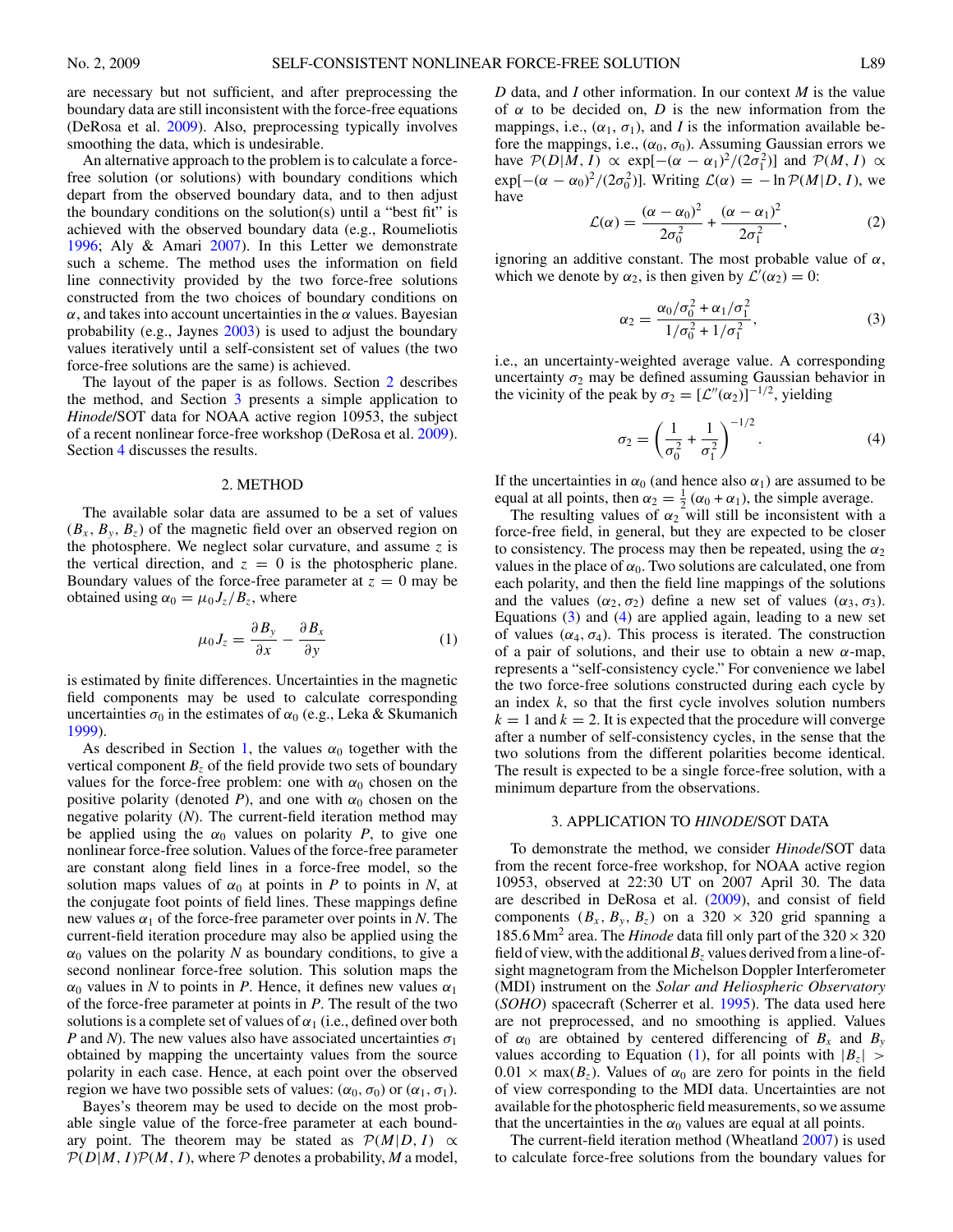<span id="page-3-0"></span>

**Figure 1.** Left panel: overlay of field lines for the two force-free solutions constructed using boundary conditions on current density taken from the positive polarity (blue lines) and from the negative polarity (red lines), using the original boundary data (solutions  $k = 1$  and  $k = 2$ ). Right panel: overlay of the field lines for the two solutions after 10 self-consistency cycles (solutions  $k = 19$ ) and  $k = 20$ ). The image in the background of each panel shows the boundary values of  $B_z$ , with positive polarity areas appearing light, and negative polarity areas dark.

 $\alpha$  on the two polarities, for 10 self-consistency cycles. Each solution involves 20 Grad–Rubin iterations, sufficient to achieve approximate convergence. The solutions are constructed on a  $320 \times 320 \times 256$  grid. During the construction of each solution, points on the grid threaded by field lines which cross the sides or top boundaries of the computational volume (including points on the grid in the lower boundary) have  $\alpha$  set to zero. This provides a simple solution to the problem of "missing information" associated with the absence of boundary conditions on the sides and top of the computational volume. After each cycle, a new  $\alpha$ -map is constructed according to Equation [\(3\)](#page-1-0), with the assumption of constant uncertainties.

The procedure is found to converge: the fields constructed from the two choices of boundary conditions are very similar after 10 cycles. Figure [1](#page-2-0) illustrates field lines for the two solutions at the first and the last cycles. The left panel shows the two force-free fields at the first cycle, constructed from the original boundary data. The blue solution ( $k = 1$ ) uses  $\alpha_0$ values on the positive polarity and the red solution  $(k = 2)$ uses  $\alpha_0$  values on the negative polarity (this is similar to the "Wh<sup>-"</sup> solution from DeRosa et al. (2009), except that the Wh<sup>−</sup> solution used preprocessed boundary data). The blue and red field lines are quite different. The red field lines are more distorted, suggesting that this solution is more non-potential. The right panel shows the corresponding solutions at the tenth cycle (solutions  $k = 19$  and  $k = 20$ ). The two solutions are very similar. The image in the background of each panel shows the boundary values of  $B_z$ , with positive polarity areas appearing light, and negative polarity dark.

Figure [2](#page-2-0) illustrates two quantitative measures of the difference between the two solutions at each cycle. The upper panel shows the magnetic energy  $E_k$  of each solution, in units of the energy  $E_0$ of the potential field. The field constructed from the values of  $\alpha_0$ on the negative polarity  $(k = 2)$  has substantially more energy than the field constructed using the positive polarity  $(k = 1)$ , as suggested by the appearance of the field lines in Figure [1.](#page-2-0) After 10 self-consistency cycles the energies of the two solutions are very similar (they differ by  $< 0.03\%$ ). The dimensional energy of the potential field is  $E_0 = 8.96 \times 10^{25}$  J, and the energy of the final fields obtained by the self-consistency procedure is



**Figure 2.** Upper panel: the magnetic energy  $E_k$  of each force-free solution, in units of the energy of the potential field *E*0, over the 10 self-consistency cycles. Solutions  $k = 1, 3, \ldots, 19$  are constructed using  $\alpha$  values on the positive polarity, and solutions  $k = 2, 4, \ldots, 20$  using values on the negative polarity. Lower panel: the mean vector error, quantifying the discrepancy between the two fields constructed at each cycle.



**Figure 3.** Boundary conditions on electric current density in the observations (left panel) and in the solution after 10 self-consistency cycles (right panel).

 $E_f = 9.11 \times 10^{25}$  J. Hence, the free energy of the magnetic field for the final solutions is  $E = 1.5 \times 10^{24}$  J. The lower panel in Figure [2](#page-2-0) shows the mean vector error between solutions *k* and  $k - 1$ , defined by (Schrijver et al. 2006)

$$
MVE_k = \frac{1}{N_x N_y N_z} \sum_{i} \frac{|\mathbf{B}_i^{(k)} - \mathbf{B}_i^{(k-1)}|}{|\mathbf{B}_i^{(k-1)}|},
$$
(5)

where *i* runs over the points on the computational grid. The mean vector error is reduced by more than a factor of 60 by the procedure.

It is also interesting to examine the changes in the boundary conditions on current, and in the boundary components  $B_x$ and  $B_y$ . Figure [3](#page-2-0) shows the vertical electric current density  $J_z = \alpha B_z / \mu_0$  at the first and last cycles. The left panel shows the observed values of  $J_z$  and the right panel shows the values after the last cycle. The currents have been reduced in magnitude overall by the averaging in the self-consistency procedure, but it is notable that basic structures present in the original data remain. The changes in the horizontal field are substantial: the rms change in  $B_x$  across the entire field of view is 120 G and the rms change in  $B_y$  is 100 G. This is to be expected given the gross discrepancy between the two initial solutions (left panel in Figure [1\)](#page-2-0). Some part of the change is due to the artificial construction of the boundary data, specifically the embedding of the *Hinode*/SOT data within a set of *SOHO*/MDI data with a larger field of view. Boundary points corresponding to the MDI data have  $\alpha_0 = 0$ , but during the self-consistency procedure